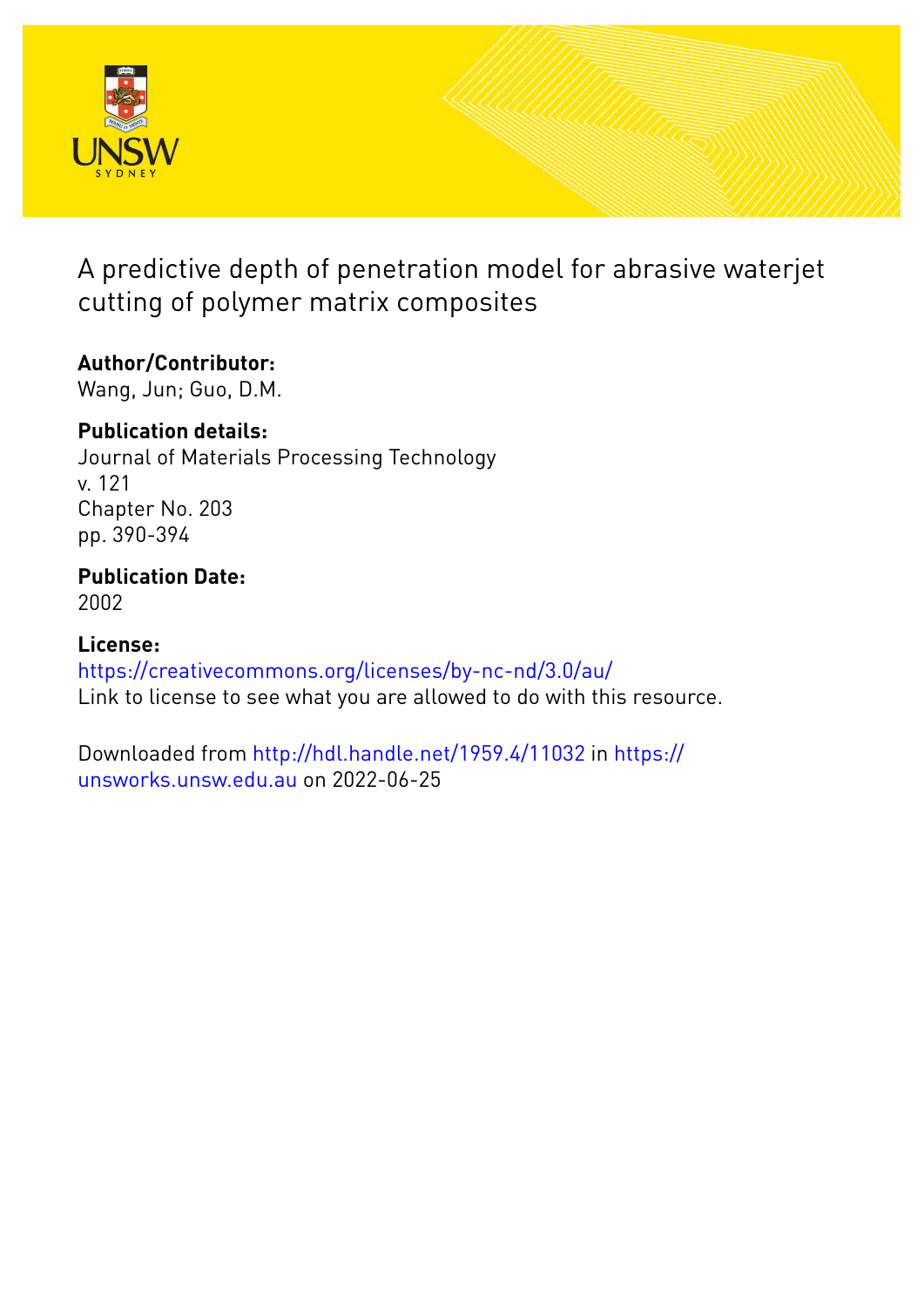Journal of Materials Processing Technology. Vol. 121/2-3 (2002), pp. 390-394

## **A predictive depth of penetration model for abrasive waterjet cutting of polymer matrix composites**

J. Wang<sup>1</sup> and D.M. Guo<sup>2</sup>

School of Mechanical, Manufacturing and Medical Engineering, Queensland University of Technology, GPO Box 2434, Brisbane 4001, Australia.

#### **Abstract**

A common defective phenomenon in abrasive waterjet (AWJ) cutting of layered materials such as polymer matrix composites is delamination which occurs only when the jet is unable to cut through the workpiece. It is therefore essential to predict the depth of penetration in order to achieve through cuts and to eliminate delamination. A semi-empirical model is developed for predicting the depth of jet penetration in AWJ cutting of polymer matrix composites. The plausibility of the model is then assessed by analysing the predicted trends of this performance measure and by comparing with the experimental results. It is shown that the model gives adequate predictions and can be used for process planning.

Keywords: Waterjet cutting; layered composites; depth of penetration; predictive model

## **Nomenclature**

- *at* total depth of jet penetration
- *dj* jet diameter
- *C*,  $k$ ,  $k_1$ ,  $k_2$ ,  $k_3$ ,  $\alpha_1$ ,  $\alpha_2$ ,  $\alpha_3$  constants
- *Ke* kinetic energy
- *ma* abrasive mass flow rate
- *mw* water flow rate
- *Pw* waterjet pressure
- *U* jet traverse rate
- *V* volume of material removed
- *Va* slurry jet (or particle) velocity
- *Vj* water velocity
- *W* kerf width
- $\rho_w$  water density

## **1. Introduction**

1

Abrasive waterjet (AWJ) cutting, due to its various distinct advantages over the other cutting technologies such as no thermal distortion, high machining versatility, high flexibility and small cutting forces [1], is being increasingly used in various industries. In the past decades, considerable research has been carried out to study this cutting technology from using relatively low to medium water pressures, to high water pressures available since late 1980's. This includes the topographical analysis of machined surfaces and the associated cutting mechanisms [2,3], as well as the analysis of kerf geometrical features to optimize the cutting processes [3,4]. It has been reported [5] that AWJ cutting can be described as an erosive process by abrasive particles entrained by a stream of ultrahigh pressure waterjet, and the

<sup>1</sup> Fax: +61-7-3864 1469: Email: j.wang@qut.edu.au

<sup>&</sup>lt;sup>2</sup> Dalian University of Technology, Dalian, China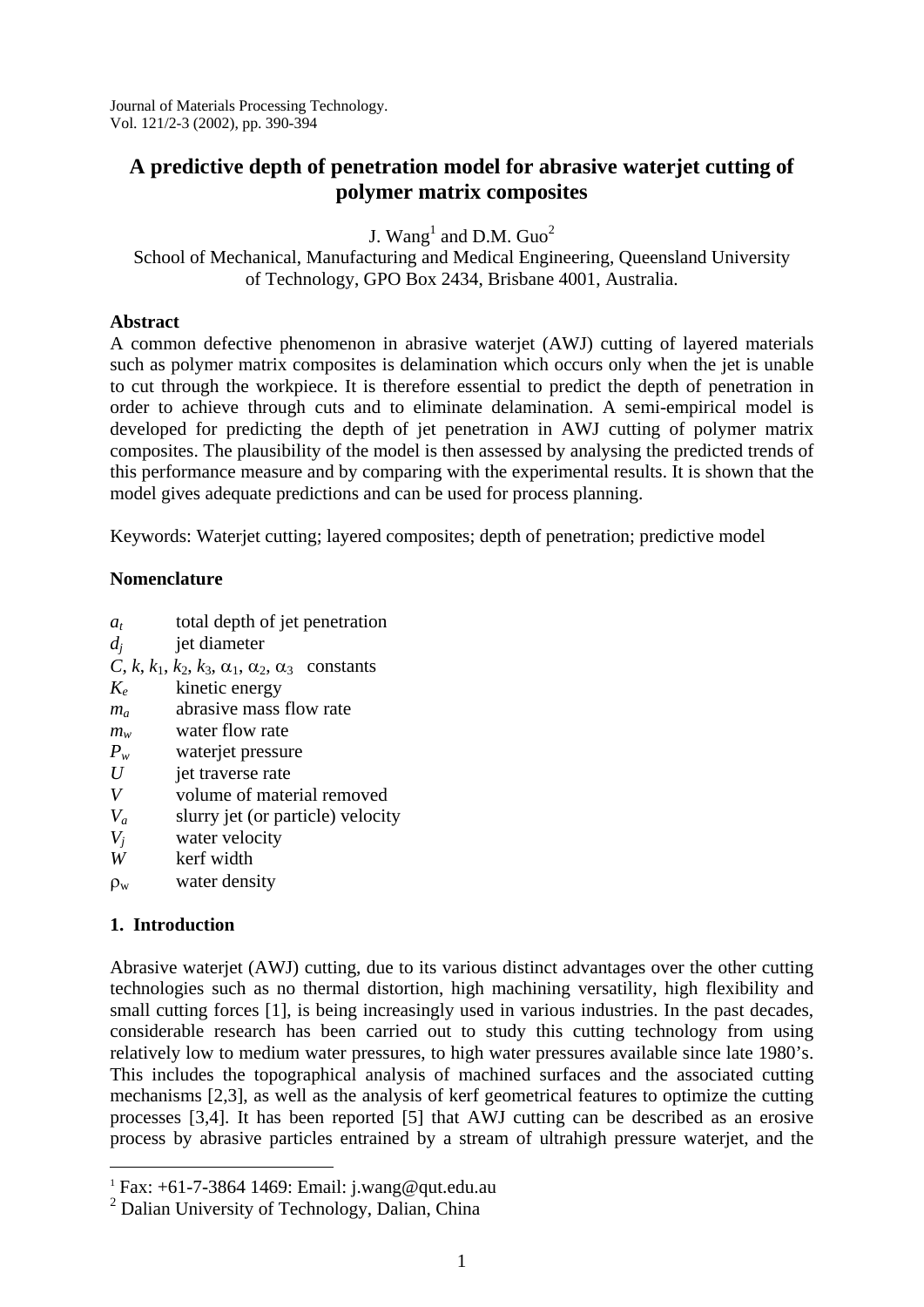erosive process for pure ductile and pure brittle materials have been found to exhibit similar mechanisms to those in the conventional erosive process [6,7]. In addition, a considerable amount of work has been reported on the modeling studies for brittle and ductile materials based on the erosive theory [2], energy approach [3,8] and fracture mechanics [9], although these studies essentially use semi-empirical approach with the constants in the models determined by cutting tests. Studies have also been reported on enhancing the AWJ cutting performance using techniques such as nozzle oscillation [8] and increasing machine capability [10].

By contrast, it seems that the research has been limited to "hard" or "difficult-to-cut" materials with little attention paid to AWJ cutting of "soft" materials such as polymer matrix composites. A study by the present author on the AWJ cutting of polymer matrix composites has shown that the kerf generated exhibits similar characteristics to those on ductile and brittle materials [11]. It is found that AWJ can produce good quality cuts with very high cutting rate. However, delamination defects may occur for some of the non-through cuts. If the cutting parameters can be selected such that the abrasive waterjet can penetrate the workpiece, kerfs with no delamination can be achieved. This paper presents a predictive depth of penetration model for AWJ cutting of polymer matrix composites. The plausibility and the predictive capability of the model is then assessed by analyzing the trends of the predicted depths of penetration and by comparing with the experimental results.

#### **2. Predictive depth of penetration model**

The erosive or cutting process for polymer matrix composites under an AWJ has been found to possess a unique mechanism [11,12]. The cutting of the matrix (resin) exhibits a combination of the erosive mechanisms for ductile and brittle materials, while the cutting of the fibers is predominated by shearing and pulling-out processes dependent on the level of the particle energy. Thus, it does not seem to be appropriate to use either the erosion theories [6,7] or the fracture mechanics approach to model the AWJ cutting process for polymer matrix composites. Consequently, an energy approach is used in the development of the depth of penetration model. It is assumed that the rate of material removed from the workpiece is proportional to the kinetic energy of the abrasive particles, i.e.

$$
\frac{dV}{dt} = C \frac{dK_e}{dt} \tag{1}
$$

where *C* is a proportionality factor to allow for the variation in material properties, and the other symbols are as defined in the Nomenclature. The material removal rate can be calculated by multiplying the cross-sectional area of the cutting front by the jet traverse rate *U*. By ignoring the variation of the kerf width along the depth, it can be given by

$$
\frac{dV}{dt} = a_t W U \tag{2}
$$

where *W* is the kerf width. It has been found [11] that *W* is not only dependent on the jet or water pressure, but also the jet diameter, nozzle traverse rate and abrasive mass flow rate. In general, kerf width is related to the "effective" jet diameter within which the particle energy is above the threshold value for removing the target material, this is in turn dependent on the jet energy (or water pressure) and energy distribution within the jet as well as the material destructive energy. Further, kerf width increases to some extent with an increase in the abrasive mass flow rate; however this increase is not in a linear form since the cutting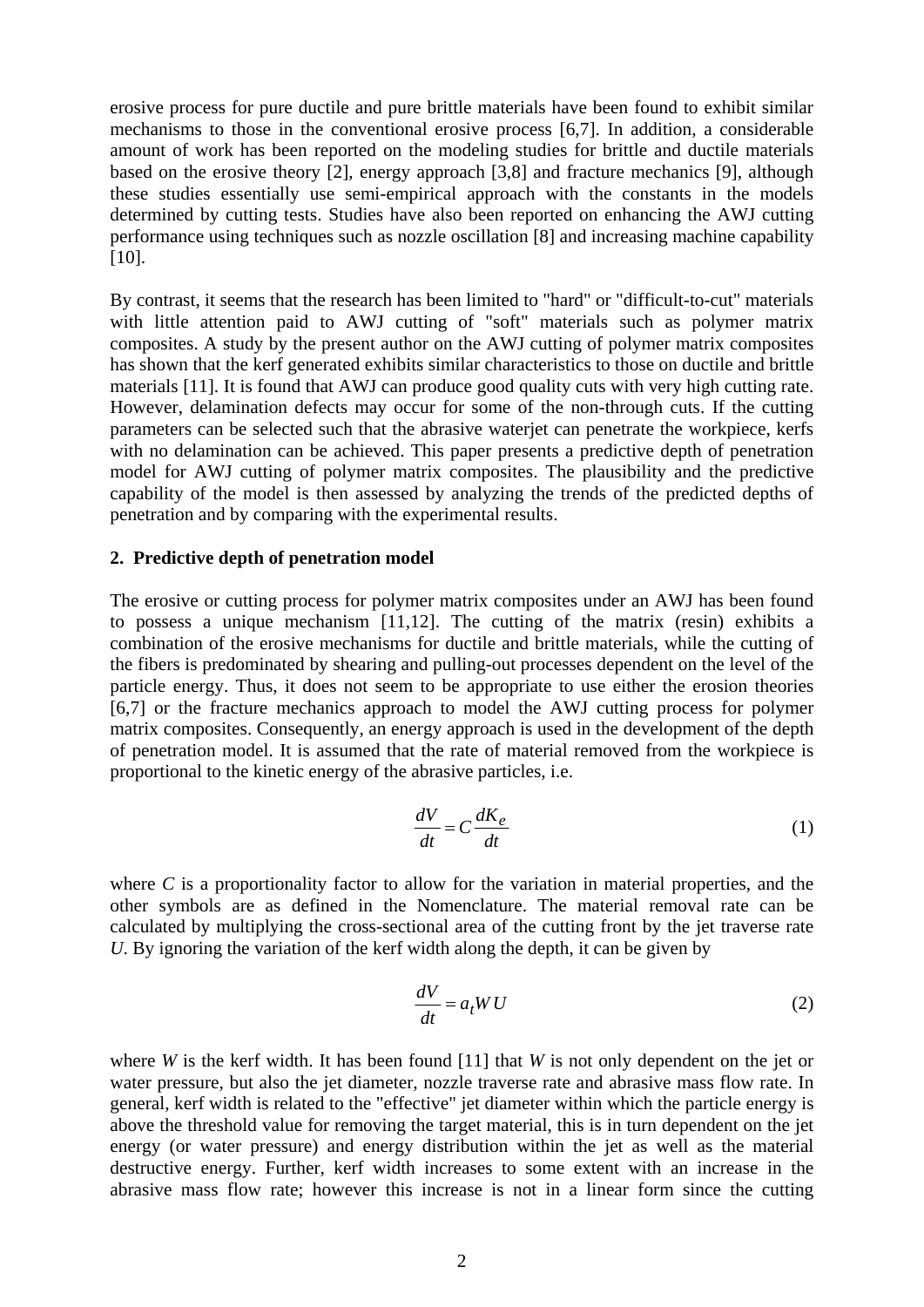efficiency of individual particles decreases with an increase in the mass flow rate owing to the increased interference between particles. Kerf width is also affected by the nozzle traverse rate stemming from the number of particles striking on a given exposed surface. However, this effect is not quite hyperbolic as a result of the effect of traverse rate on the energy loss (due to damping and friction on the jet) in the overall cutting process [13]. Thus, the kerf width may be expressed in the following empirical form:

$$
W = k_1 d_j \frac{m_a^{\alpha_1} P_w^{\alpha_2}}{U^{\alpha_3}}
$$
 (3)

The rate of the kinetic energy of the abrasive particles in the jet stream can be expressed as

$$
\frac{dK_e}{dt} = \frac{1}{2} m_a V_a^2 \tag{4}
$$

Consequently, Eq. (1) becomes

$$
k_1 a_t d_j m_a^{\alpha_1} P_w^{\alpha_2} U^{1-\alpha_3} = \frac{1}{2} C m_a V_a^2
$$
 (5)

or

$$
a_{t} = \frac{Cm_{a}^{1-\alpha_{1}}V_{a}^{2}}{2k_{1}d_{j}P_{w}^{\alpha_{2}}U^{1-\alpha_{3}}}
$$
\n(6)

The velocity of the particles  $V_a$  is assumed to be equal to the velocity of the slurry and can be approximated by the momentum transfer equation considering the incoming waterjet and the exit slurry jet momentum:

$$
m_w V_j = k_2 (m_w + m_a) V_a \tag{7}
$$

where  $k_2$  is a factor allowing for momentum transfer efficiency. Thus, the velocity of the slurry jet can be found to be

$$
V_a = k_2 \left(\frac{m_w}{m_w + m_a}\right) V_j \tag{8}
$$

Solving Eq. (8) has resulted in a very complex  $V_a$  equation so that an attempt has been made to simplify this equation. It is assumed that the mass of the abrasives is only a very small proportion of the mass of the abrasive and water slurry so that the ratio term in the bracket is approximately a constant for a given water pressure and system configuration (i.e. the *m*<sup>a</sup> variation is ignored). Thus,

$$
V_a = k_2 k_3 V_j \tag{9}
$$

For the cutting conditions given in the next section, this simplification only results in an error of less than 4% and an even smaller error may be expected for the final depth of penetration.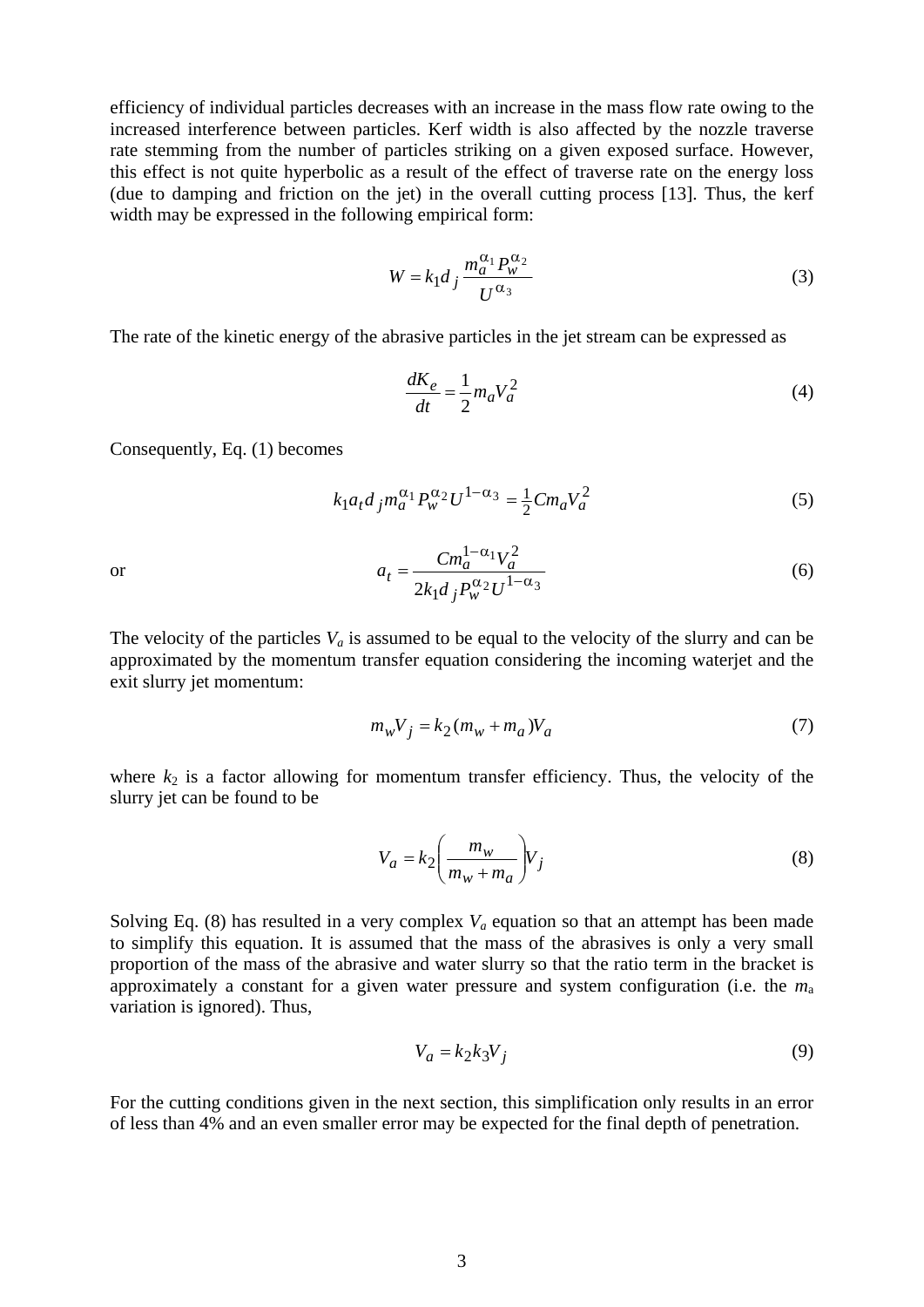By assuming that the water is incompressible and the frictional loss in the system is negligible, the velocity of the waterjet may be approximated by using Bernoulli's equation and is given by

$$
V_j = (2P_w / \rho_w)^{0.5}
$$
 (10)

Thus, substituting Eqs.  $(9)$  and  $(10)$  into Eq.  $(6)$  gives

$$
a_{t} = \frac{C(k_{2}k_{3})^{2}m_{a}^{1-\alpha_{1}}P_{w}^{1-\alpha_{2}}}{k_{1}d_{j}U^{1-\alpha_{3}}\rho_{w}}
$$
\n(11)

$$
\quad \text{or} \quad
$$

$$
a_{t} = k \frac{m_{a}^{1-\alpha_{1}} P_{w}^{1-\alpha_{2}}}{d_{j} U^{1-\alpha_{3}} \rho_{w}}
$$
\n(12)

where  $k$  generalizes all the constants in Eq.  $(11)$  and can be determined from the cutting tests for the work material under consideration.

#### **3. Experimental work**

In order to obtain the empirical constants in the depth of penetration model and to assess its plausibility, a set of experiments has been conducted on a Flow Systems International waterjet cutter to cut 300x300 mm test specimens of 16 mm thick. The waterjet cutter was equipped with a model 20X dual intensifier high output pump (up to 380 MPa) and a five axis robot manipulator for positioning and moving the nozzle. The specimens were Phenolic Fabric Polymer Matrix Composites which are non-metallic laminated sheets made by impregnated layers of fiber (cotton) reinforcement with resin matrix. This material finds extensive application in various industries and its major mechanical and physical properties are: impact strength = 11 MPa, compressive strength (flatwise) = 290 MPa, compressive strength (edgewise) = 210 MPa, shear strength = 100 MPa, and maximum working temperature = 130°C.

While AWJ cutting involves a large number of variables, only the major and easy-to-adjust dynamic variables were considered in the present study. These were the water pressure, the nozzle traverse speed or rate, and the abrasive mass flow rate. The water pressures were selected within the common ranges of application and the equipment limit, i.e. at 230, 280, 330 and 380 MPa. The traverse speeds tested were 0.0067, 0.0167, 0.0267 and 0.0367 m/s (or 400, 1000, 1600 and 2200 mm/min) and the abrasive mass flow rates were (0.017, 0.033, 0.050 and 0.067 kg/s (or 0.1, 0.2, 0.3 and 0.4 kg/min). For these tests, a 4 mm stand-off distance between the nozzle and the workpiece was used. It should be noted that the selection of the stand-off distance was to prevent contact between the nozzle and the specimen as delamination may occur. Thus, Based on four-level three-factor full factorial experimental design, 64 straight cuts of 60 mm long have been produced for evaluation.

For all the tests, the other parameters were kept constant using the system standard configuration, i.e. the orifice diameter  $= 0.33$  mm, the mixing tube diameter  $= 1.02$  mm, the length of mixing tube = 76.2 mm. The abrasives used was 80 mesh almandine garnet sand.

For each cut, the depth of jet penetration was obtained from the specimens. Based on the experimental data, the constants  $k$ ,  $\alpha_1$ ,  $\alpha_2$  and  $\alpha_3$  in Eq. (12) have been statistically determined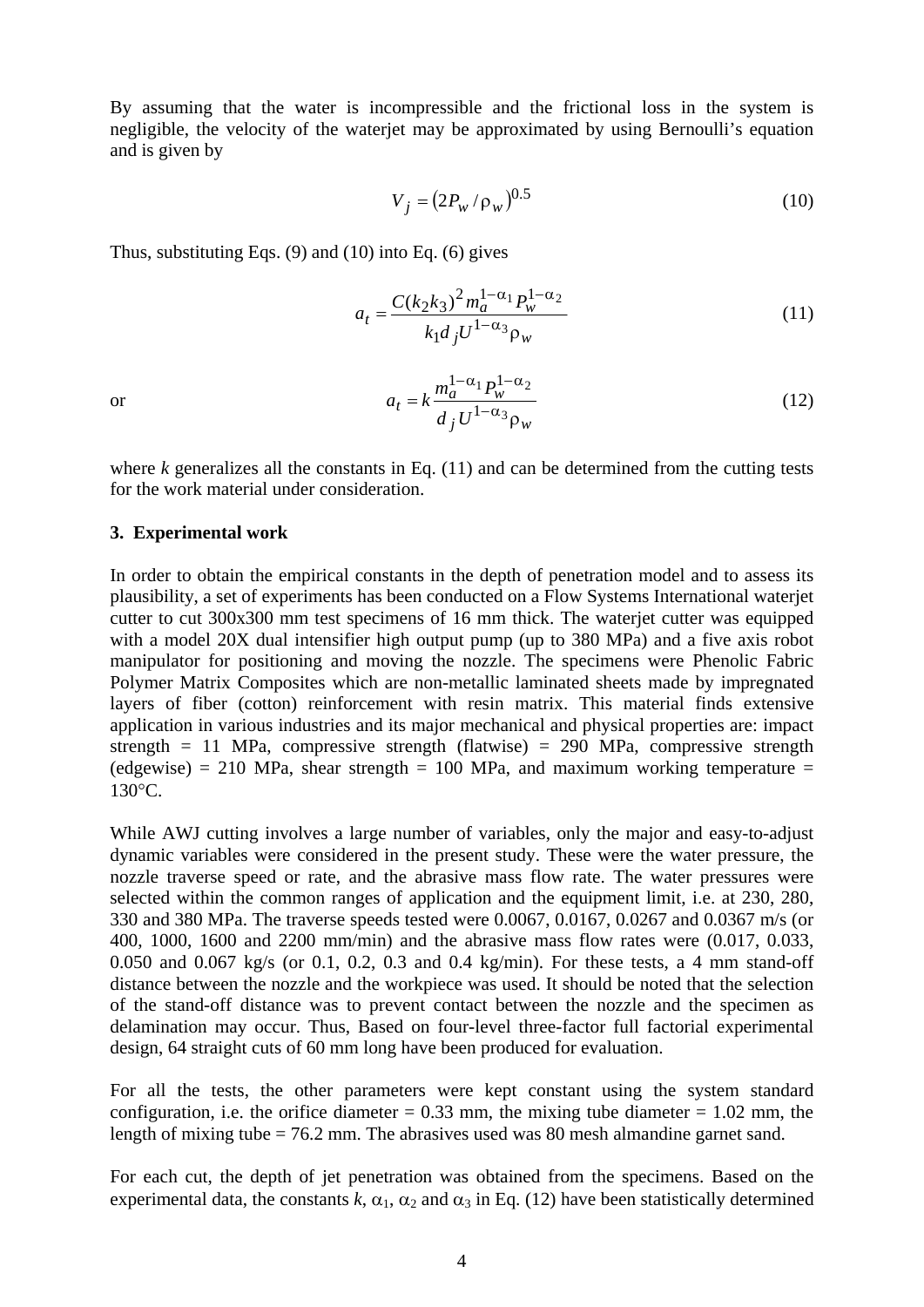at a 95% confidence level and the predictive equation for the material under investigation becomes

$$
a_t = 12.406 \frac{m_a^{0.429} P_w^{1.215}}{d_j U^{0.668} \rho_w}
$$
 (13)

where  $a_t$  is in mm (or 10<sup>-3</sup>m),  $m_a$  is in kg/s,  $P_w$  is in MPa (or 10<sup>6</sup>Pa),  $d_j$  is in mm (or 10<sup>-3</sup>m), U is in m/s and  $\rho_w$  is in kg/m<sup>3</sup>.

#### **4. Assessment of the model**

In order to check the adequacy of the model, a comparison has been carried out based on the percentage deviation of the model predicted value with respect to the corresponding experimental result. This is shown in the histogram in Fig. 1. This comparison shows that the model's prediction yields an average percentage deviation of 0.59% with the standard deviation of 3.37%. A statistical analysis has found the coefficient of determination  $(R^2)$  to be 0.94. Consequently, this model can give adequate prediction of the depth of jet penetration for the test conditions in this study.

The generality and plausibility of the model is further studied by examining the predicted trends with respect to the process parameters, as shown in Fig. 2, where the solid lines represent the predicted trends by the model, while the symbols represent the experimental data which are plotted for comparison. Again, the predicted and experimental values are in good agreement both in terms of the trends and the quantitative values. In general, the depth of penetration increases with the water pressure and abrasive mass flow rate, but decreases as the jet traverse rate increases. This is consistent with the earlier studies [11].

Figs. 2(a) and (b) show that the depth of penetration decreases with an increase in jet traverse rate in an exponential form. This is attributed to a number of factors. Firstly, as the traverse speed increases, the number of particles impinging on a given exposed target area decreases, which in turn reduces the material removal rate. Secondly, Momber et al. [13] have found that the damping and friction effect on the jet decreases as the jet exposure time decreases (or the jet traverse rate increases). Thus, an increase in the jet traverse speed will reduce the energy loss of the particles and improve the material removal rate. Thirdly, it has been reported [11] that with a faster travel of the jet, fewer particles will be able to strike on the target material and open a narrower slot. Consequently, as a result of the reduced energy loss and the narrowing kerf width at a high traverse speed, the rate of decrease in the depth of penetration is reducing and the curves tend to flattening in the graphs as the traverse speed increases.

The trend of depth of penetration with respect to the water pressure is shown in Figs. 2 (c) and (d). In general, the depth of penetration increases with water pressure, as more energy will be able to remove more material. Studies [11] have found that this increase is almost in a linear form initially; as the water pressure further increases, the rate of increase declines. This is due to the fact that a higher water pressure tends to open a wider kerf which will have a negative effect on the depth of penetration according to Eq. (2). In addition, particle fragmentation increases with water pressure, which reduces the cutting effectiveness of the particles. The developed model appears to be able to represent this trend very well at water pressure of up to 330 MPa. It also shows a good agreement with the experiment at the water pressure of 380 MPa though in some cases it overestimates the depth of penetration. Thus, the model can be considered to be valid for water pressure of up to 380 MPa, the pressure limit in most systems used in practice.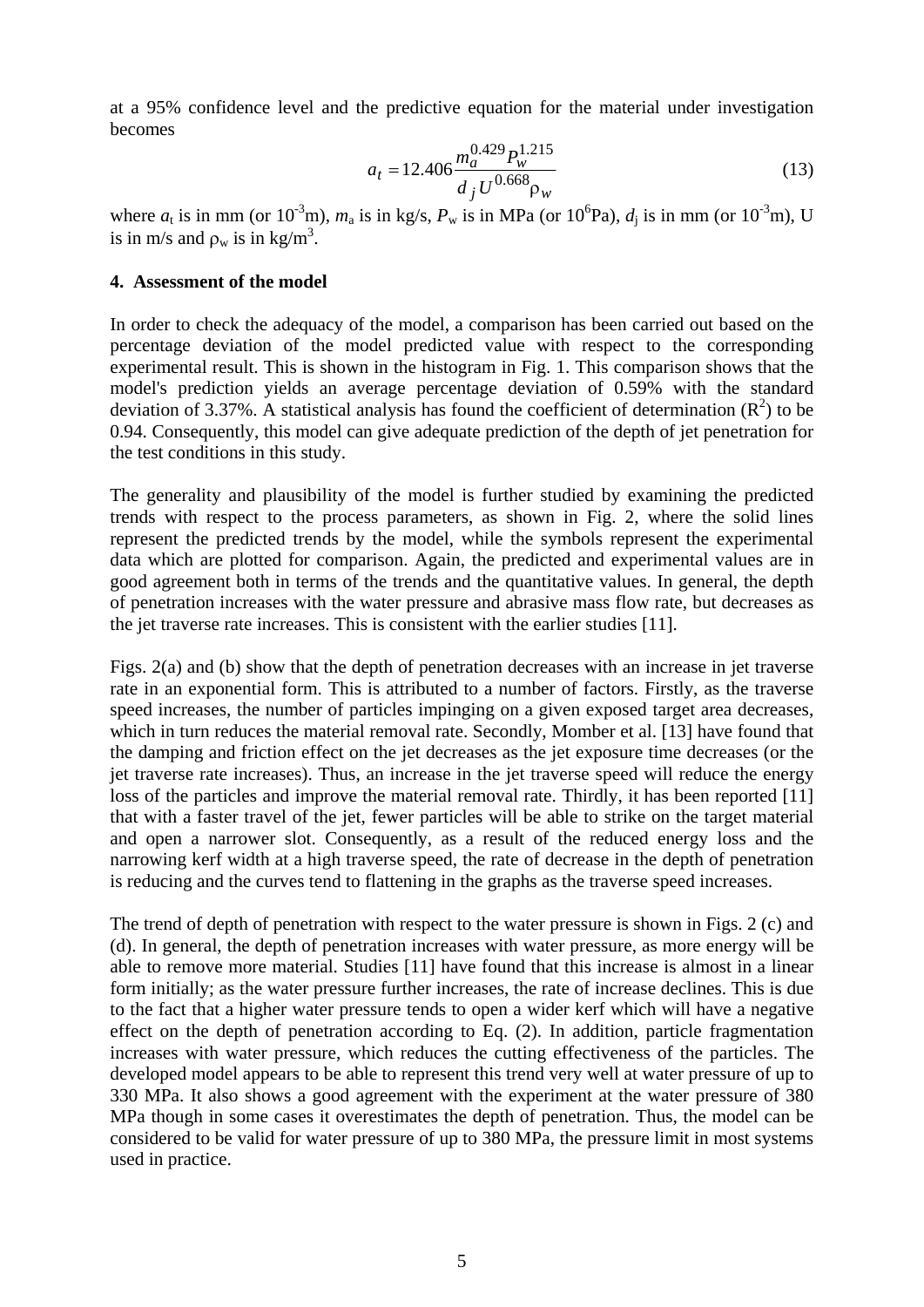Figs 2 (e) and (f) show that the depth of penetration increases with the abrasive mass flow rate; however, the rate of increase decreases as the abrasive flow rate increases. This trend is in line with the earlier findings in many investigations [4,8,11], and the predicted trend and values are in good agreement with those from the experiments. It is apparent that more particles tend to remove more materials and increase the depth of penetration. However, not all the abrasive particles in the jet will strike the target material or at least not remove the material in the same efficiency. This is due to the interference between particles which reduces the particle energy as well as the effectiveness of individual particles in cutting the material. An increase in the number of particles (or mass flow rate) in the jet will increase the chance of particle interference. Thus the overall cutting performance in terms of the depth of penetration does not increase linearly with abrasive mass flow rate. In addition, the kerf width also increases to some extent with the abrasive mass flow rate, which has a reduced effect on the depth of penetration (according to Eq. (2)) and contributes to the reduced rate of increase in the depth of penetration. Consequently, the model's prediction is plausible and reasonable in representing the cutting process both qualitatively and quantitatively.

### **5. Conclusions**

A predictive depth of penetration model for AWJ cutting of polymer matrix composites has been developed using an energy approach. Based on the test data, the model has been shown to be able to provide adequate estimation of this cutting performance measure and may be used for process control to eliminate the delamination defects that can occur in layered material processing. An analysis of the predicted trends for the depth of penetration and a numerical comparison between the predicted and experimental results have confirmed the plausibility of the model.

#### **Acknowledgements:**

The work is financially supported by the Australian Research Council (ARC).

## **References**

- [1] C.A. van Luttervelt, On the selection of manufacturing methods illustrated by an overview of separation techniques for sheet materials, Annals of CIRP, 38(2) (1989): 587-607.
- [2] M. Hashish, A modeling study of metal cutting with abrasive waterjets, J. Eng. Mater. Technol., 106 (1984): 88.
- [3] L. Chen, E. Siores and W.C.K. Wong,, Kerf characteristics in abrasive waterjet cutting of ceramic materials, Int. J. Mach. Tools Manuf., 36(11) (1996): 1201-1206.
- [4] N.S. Guo, G. Louis and G. Meier, Surface structure and kerf geometry in abrasive waterjet cutting: Formation and optimization, 7th American Waterjet Conf., Seattle, Washington, USA, 1993, pp. 1-25.
- [5] L. Chen, E. Siores and W.C.K. Wong, High-pressure abrasive waterjet erosion process, Proc. Pacific Conf. Manuf., Seoul, Korea, 1996, pp. 642-647.
- [6] J.G.A. Bitter, A study of erosion phenomena: Part I, Wear, 6 (1963): 5-21.
- [7] I. Finnie, The mechanism of erosion of ductile metals, Proc. 3rd National Congress of Applied Mechanics, ASME, 1958: 527-532.
- [8] E. Siores, W.C.K. Wong, L. Chen and J.G. Wager, Enhancing abrasive waterjet cutting of ceramics by head oscillation techniques, Annals of CIRP, 45(1) (1996): 215-218.
- [9] A.A. El-Domiaty, and A.A. Abdel-Rahman, Fracture mechanics-based model of abrasive watejet cutting for brittle materials, Int. J. Adv. Mnauf. Technol., 13 (1997): 192-181.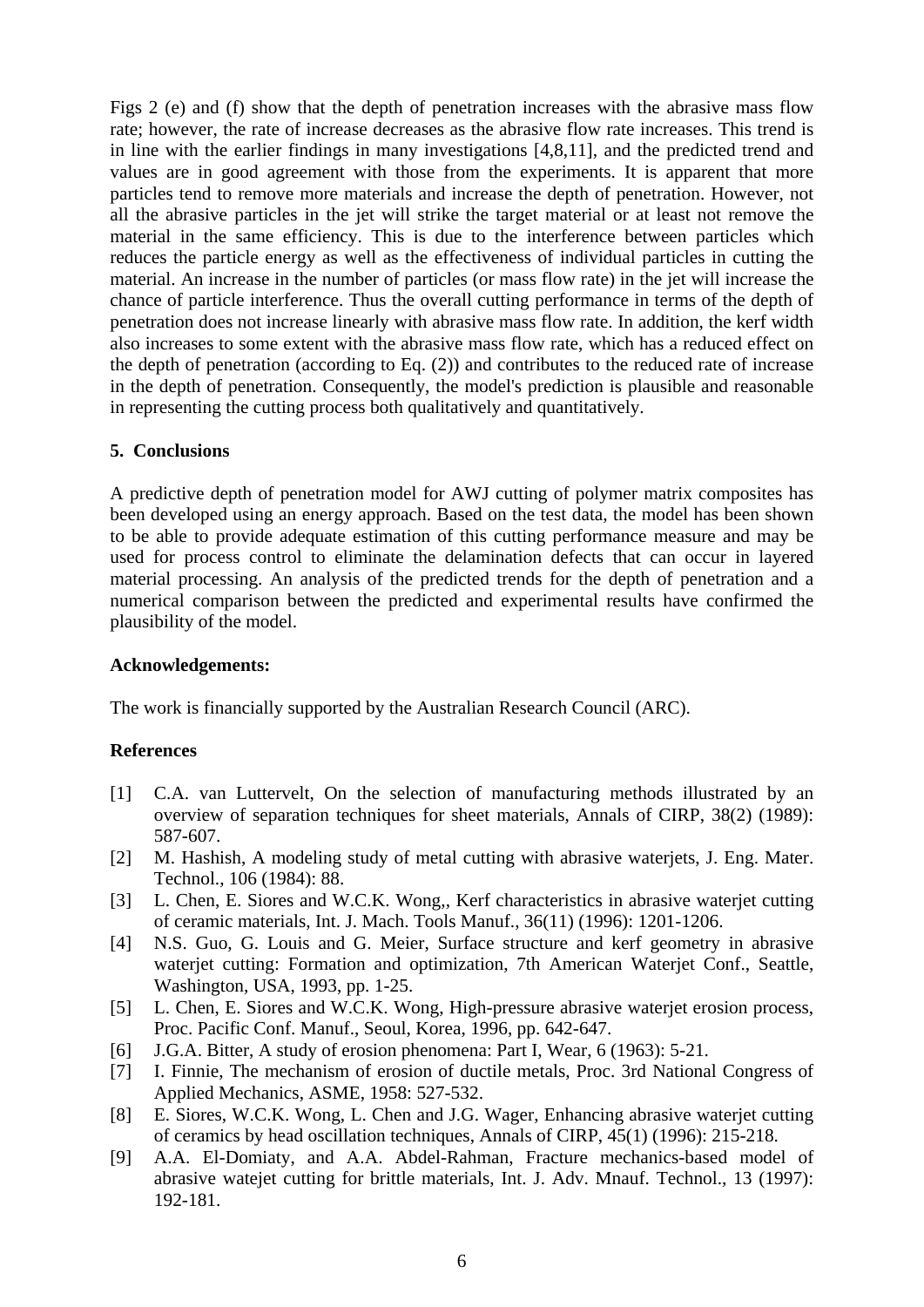- [10] M. Hashish, D.E. Steele and D.H. Bothell, Machining with super-pressure (690 MPa) Waterjets, Int. J. Mach. Tools Manufact., 37 (1997): 465-479.
- [11] J. Wang, Abrasive waterjet machining of polymer matrix composites Cutting performance, erosive process and predictive models. Int. J. Adv. Manuf. Technol., 15 (1999): 757-768.
- [12] J. Wang, The erosive process in abrasive waterjet cutting of polymer matrix composites, Acta Metallurgca Sinica, 12(5) (1999):880-885.
- [13]. A.W. Momber, R.S. Mohan and R. Kovacevic, On-line analysis of hydro-abrasive erosion of pre-cracked materials by acoustic emission. Theoretical & Appl. Fracture Mech., 31(1999): 1-17.



Fig. 1. Percentage deviations of model prediction from the experimental  $a_t$  values.